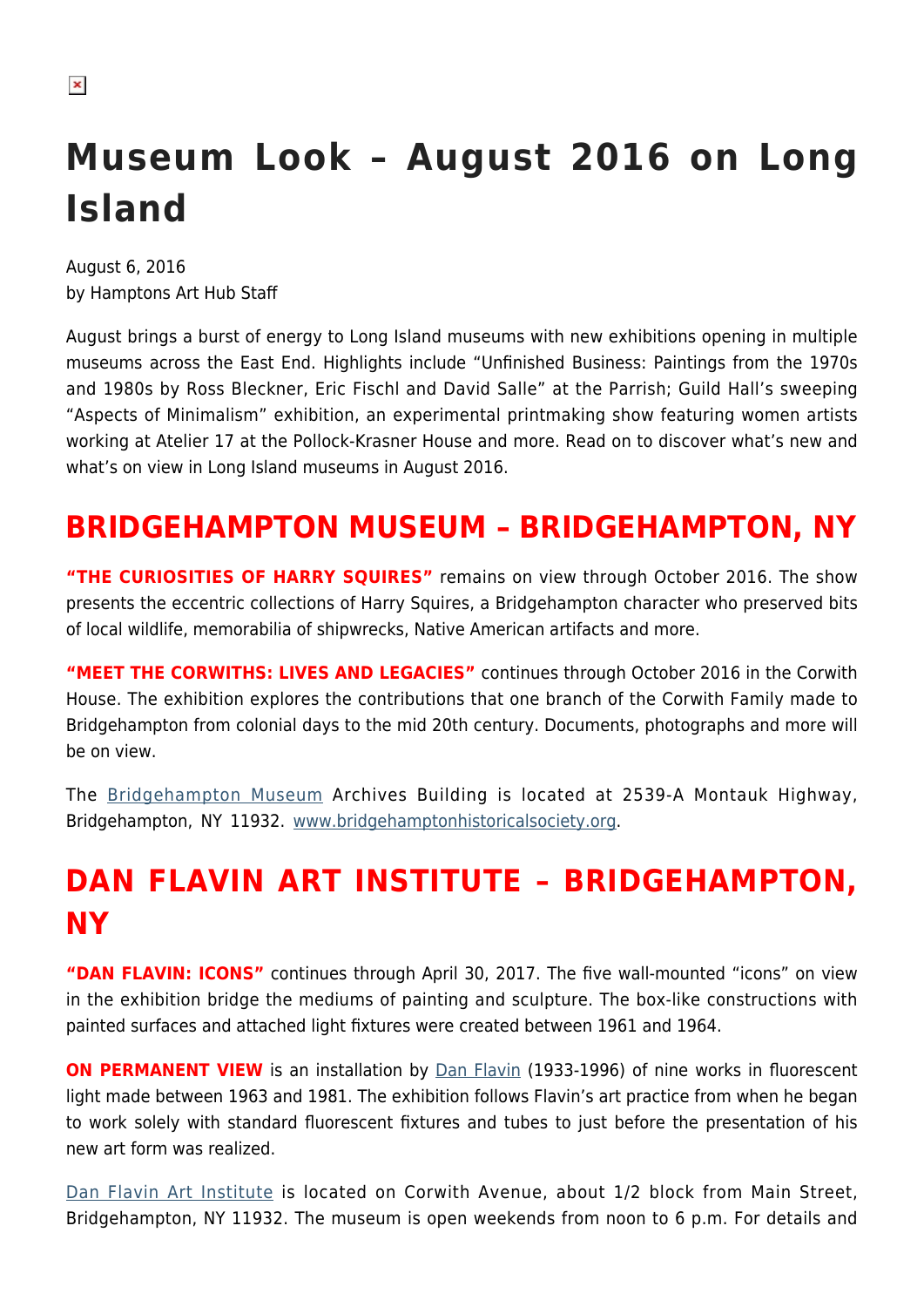.

.

### **EAST HAMPTON HISTORICAL SOCIETY – EAST HAMPTON, NY**

**"LIVING WELL IS THE BEST REVENGE: A JAZZ AGE FABLE OF SARA AND GERALD MURPHY"** opens on August 6 and continues through October 10, 2016. An Opening Reception takes place on August 5, 2016 from 6 to 8 p.m. The show follows a well-known couple from when they first met in East Hampton. The 1920's couple influences many artistic works of the period and their friends included F. Scott Fitzgerald, Igor Stravinsky, Gertrude Stein, Cole Porter, Pablo Picasso, Francis Picabia, Archibald MacLeish, Man Ray, Fernand Leger, Ernest Hemingway, John Dos Passos, Sergei Diaghilev and Jean Cocteau.

The East Hampton Historical Society's Clinton Academy Museum is located at 151 Main St, East Hampton, NY 11937. [www.easthamptonhistory.org](http://www.easthamptonhistory.org).

#### **GUILD HALL MUSEUM – EAST HAMPTON, NY**

**"ASPECTS OF MINIMALISM"** opens on August 13 and continues through October 10, 2016. The exhibition investigates the importance and range of the Minimalism movement and its influence on the art world. Many of the works will be on public view for the first time. A selection of artists on view include [Dan Flavin,](https://en.wikipedia.org/wiki/Dan_Flavin) [Donald Judd](http://www.juddfoundation.org/), [Agnes Martin,](https://en.wikipedia.org/wiki/Agnes_Martin) [Joseph Beuys](http://www.theartstory.org/artist-beuys-joseph.htm) and [Gerhard Richter.](https://www.gerhard-richter.com/en/)

> $\pmb{\times}$ "Untitled (to M&M Thomas Inch)" by Dan Flavin, 1964. Fluorescent lights, 96 inches. Courtesy of Guild Hall.

**"CAROL ROSS"** continues through October 1, 2016 in the Furman Sculpture Garden. On view are [Carol Ross'](http://carolross-artworks.net/) large freestanding metal sculptures that resemble totemic monuments of the ancient world. Also on view in the Wasserstein Family Gallery are smaller wood reliefs.

[Guild Hall](https://hamptonsarthub.com/museum-guide/guild-hall/) is located at 158 Main Street, East Hampton, NY 11937. [www.guildhall.org](http://www.guildhall.org).

#### **HECKSCHER MUSEUM OF ART – HUNTINGTON, NY**

**"MASTER OF ILLUSION: THE MAGICAL ART OF GARY ERBE"** continues through August 28, 2016. This exhibition traces the career of artist [Gary Erbe](http://www.garyerbe.com/) from his early troupe l'oeil works to his recent paintings combining realism with modernist tendencies, including works that focus on objects arranged to emphasize composition, form and structure. Erbe's surreal works are inspired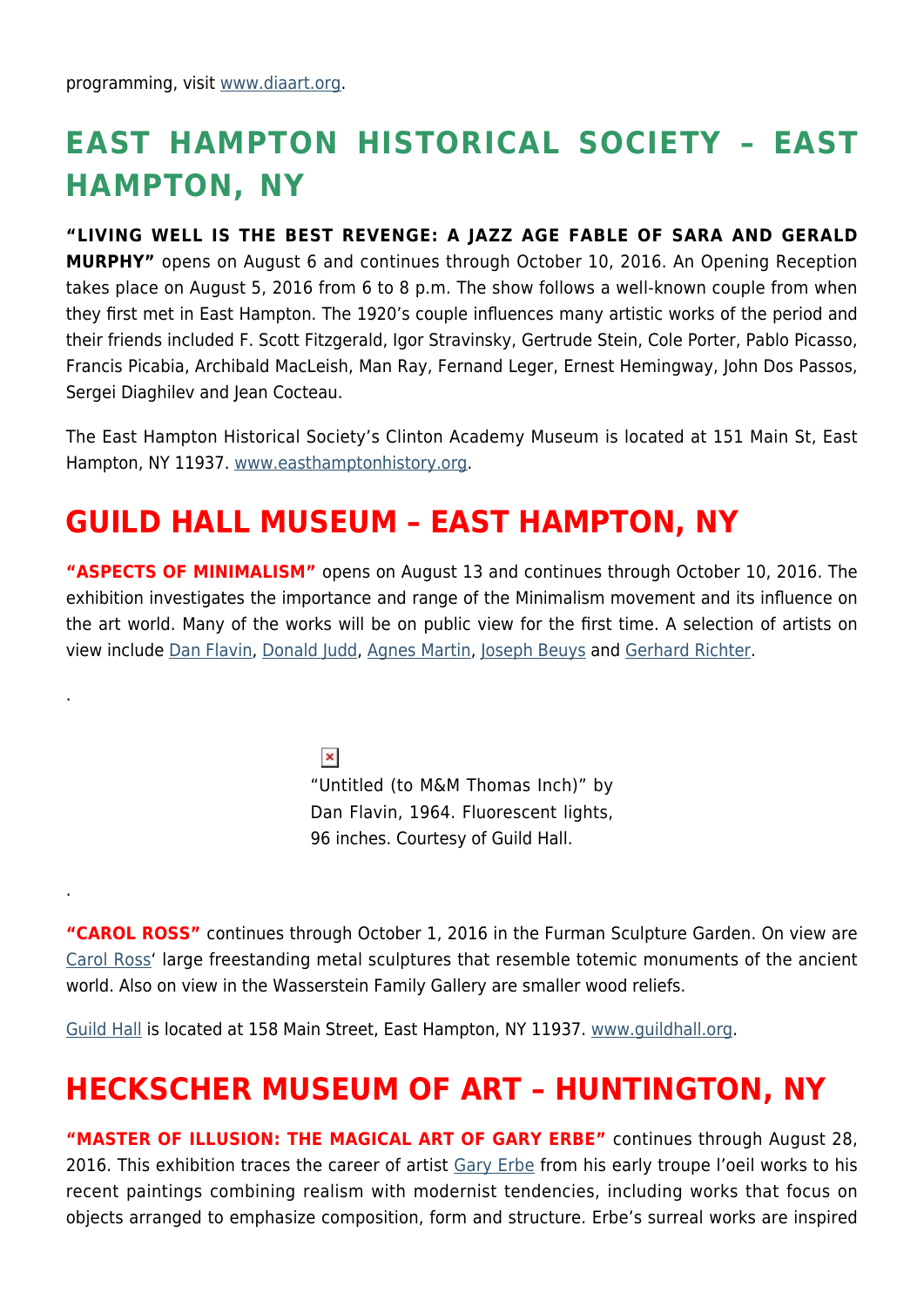by popular culture, including nostalgic childhood pastimes, 1950s radio and television, American history, contemporary social issues and more.

**"CORNUCOPIA: STILL LIFES FROM THE COLLECTION"** remains on view through August 21, 2016. This exhibition pulled from the museum's collection traces the development of still life painting from late 19th-century through the 1970s.

The Heckscher Museum of Art is located at 2 Prime Avenue, Huntington, NY 11743. [www.heckscher.org](http://www.heckscher.org).

#### **HOFSTRA UNIVERSITY MUSEUM – HEMPSTEAD, NY**

**"IN PRINT"** continues through September 18, 2016 in the David Filderman Gallery. The exhibition presents works made with a variety of printmaking processes such as relief, intaglio, planographic, and stencil. Works are drawn from the museum's collections and date from the late 16th to the 21st century.

**"AFRICA: SUB-SAHARAN DIVERSITY"** continues through August 12, 2016 in the Emily Lowe Gallery. Drawn exclusively from the Museum's Collections, the exhibition presents art and artifacts from cultures across West and Central Africa. Masks, weapons, sculptures, and jewelry will be on view.

The Hofstra University Museum is located at 112 Hofstra University, Hempstead, NY 11549.

The Emily Lowe Gallery is located at Emily Lowe Hall on the South Campus. The David Filderman Gallery is located on the ninth floor of the Joan and Donald E. Axinn Library on the South Campus. [www.hofstra.edu.](http://www.hofstra.edu)

#### **ISLIP ART MUSEUM – EAST ISLIP, NY**

**"PRIVATE VIEWING: FOR YOUR EYES ONLY"** continues through September 11, 2016. This Annual Open Call exhibition challenges artists to create works in a box that engage one viewer at a time. Curated by Eileen Palmer.

**"SHAPESHIFTER: NEW WORKS BY ANU ANNAM"** continues through September 11, 2016. On view are [Annam](https://www.facebook.com/anuannamartsandillustration/)'s portraits that capture mental states and auras through unconventional techniques and interpretations.

The Islip Art Museum is located at 50 Irish Lane, East Islip, NY 11730. [www.islipartmuseum.org.](http://www.islipartmuseum.org)

#### **LONGHOUSE RESERVE – EAST HAMPTON, NY**

LongHouse Reserve features 12 new sculptures to its outdoor collection. Also on view is the design exhibition "Master Works" featuring a mix of furnishings and "art-in-craft media." Click [here](https://hamptonsarthub.com/2016/04/27/exhibitions-new-sculptures-unveiled-for-longhouses-summer-season/) to discover the new sculpture on view.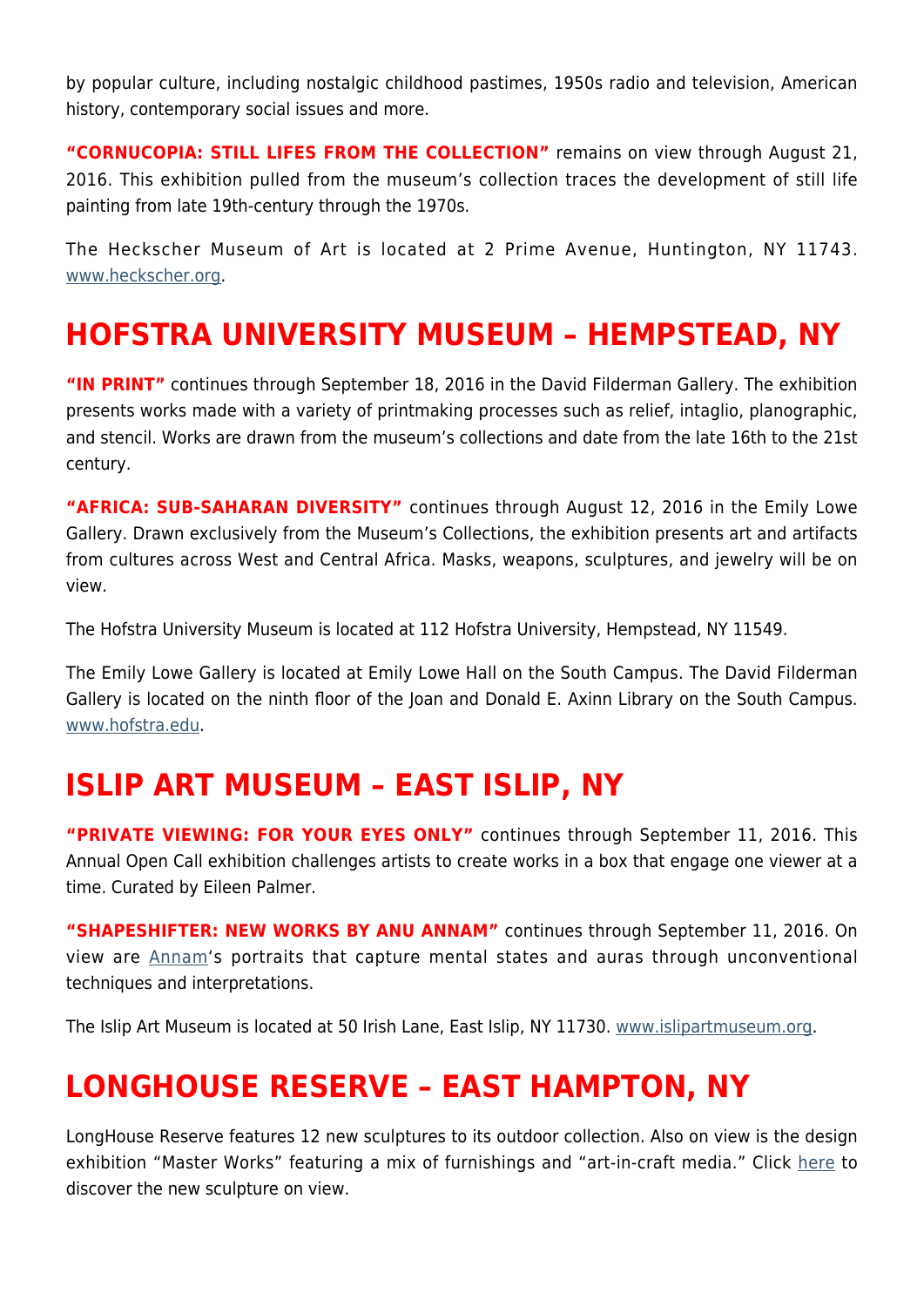LongHouse Reserve is located at 133 Hands Creek Rd, East Hampton, NY 11937. [www.longhouse.org.](http://www.longhouse.org)

#### **LONG ISLAND MUSEUM – STONY BROOK, NY**

**"COMMON GROUND: THE MUSIC FESTIVAL EXPERIENCE"** continues through September 5, 2016. The exhibition is curated by the Rock and Roll Hall of Fame and explores the appeal and influence of music festivals on our society.

**"LONG ISLAND IN THE SIXTIES"** continues through December 31, 2016. This exhibition explores how Long Island was transformed in the 1960s as New York City residents sought home ownership and greener pastures, and as the country as a whole questioned the meaning of a "traditional" American lifestyle.

The Long Island Museum is located at 1200 Route 25A, Stony Brook, NY 11790. For details and programming, visit [www.longislandmuseum.org.](http://www.longislandmuseum.org)

## **NASSAU COUNTY MUSEUM OF ART – ROSLYN HARBOR, NY**

**"FEAST FOR THE EYES"** continues through November 6, 2016. The two-floor exhibition curated by Franklin Hill Perrell showcases art inspired by food and dining. Works on view portray food, eateries, restaurants, cafés, groceries, and table settings in a variety of mediums and styles.

**"BEN SCHONZEIT: ABSTRACT FIGURATION"** continues through November 6, 2016. The solo exhibition features [Ben Schonzeit'](http://www.benschonzeit.com)s collage and sculptural work, including abstract figurations of human forms. Schonzeit is known for his prominent role in the American Photorealism movement.

> $\pmb{\times}$ "Delta" by Ben Schonzeit, 2009. Collage, 11.5 x 8 inches. Courtesy of the Nassau County Museum of Art.

The Nassau County Museum of Art is located at One Museum Drive (just off Northern Blvd, Route 25A), Roslyn Harbor, NY 11576. [www.nassaumuseum.org](http://www.nassaumuseum.org).

### **PARRISH ART MUSEUM – WATER MILL, NY**

.

.

**"UNFINISHED BUSINESS: PAINTINGS FROM THE 1970s AND 1980s BY ROSS BLECKNER, ERIC FISCHL AND DAVID SALLE"** opens on August 7, 2016 and continues through October 16,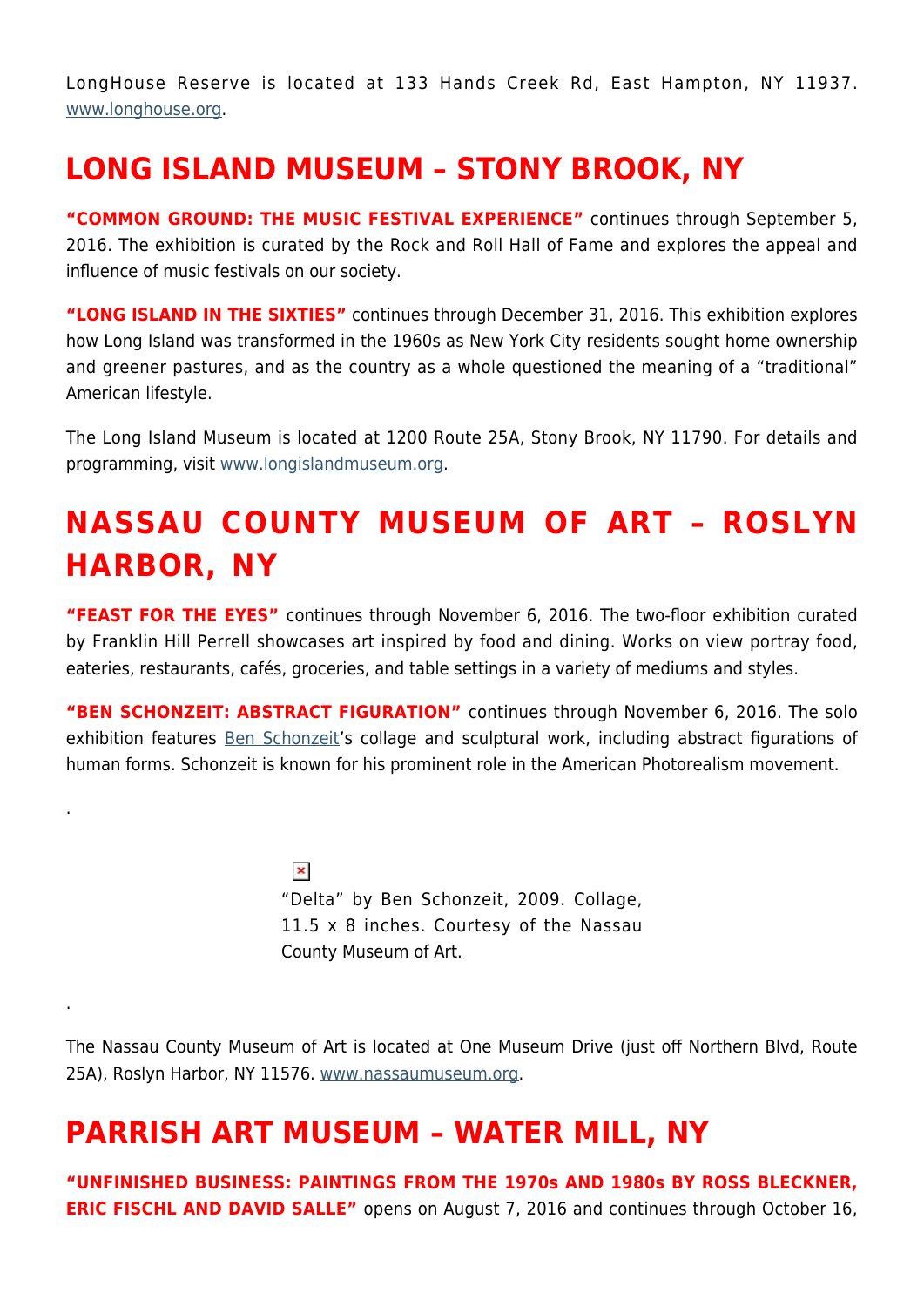2016. The exhibition features the work of three artists who met in Los Angeles in the 1970s and moved to New York in the 1980s where they established careers as influential painters at a time when painting was thought to have passed it's prime. Through 23 large canvases and 17 works on paper, the exhibition explores how each painter discovered painting's possibilities as a medium as well as suggesting the deep connections between each artists' formal visual vocabulary.

**"PLATFORM: JONAH BOKAER"** continues through October 16, 2016. [Jonah Bokaer](http://jonahbokaer.net/) is known for his works that merge visual art, film, choreography and research. The project on view will feature a two-channel projection a new choreographic work shot within the Parrish Art Museum. Also on view are 122 choreographic drawings based on the musical score of Morton Feldman and Samuel Beckett's 1977 opera Neither.

**"PARRISH ROAD SHOW – BASTIENNE SCHMIDT: ARCHEOLOGY OF TIME"** opens on August 7 and continues through August 24, 2016 at the Sag Harbor Whaling and Historical Museum. An Opening Reception takes place on August 7, 2016 from 5 to 7 p.m. [Bastienne Schmidt](http://www.bastienneschmidt.com/) is interested in the documentation and creation of artifacts that suggest the passing of time, memory and history. For this exhibition, the artist has searched the Whaling Museum's collection for objects that have lattices or grids (such as nets, strings and hardtack) and reinterprets them through translucent mixed media paper works.

**"PARRISH ROAD SHOW – TONI ROSS: PERMANCENT TRANSIENCE"** opens on August 20 and continues through September 5, 2016 at Marders in Bridgehampton. An Opening Reception takes place on August 20, 2016 from 5 to 7 p.m. [Toni Ross](http://www.tonirossstudio.com/) will create a juxtaposition of materials through an installation of sculpted straw bales that interact with three large on-site boulders.

The [Parrish Art Museum](https://hamptonsarthub.com/museum-guide/the-parrish-art-museum/) is located at 279 Montauk Highway, Water Mill, NY 11976. [www.parrishart.org](http://www.parrishart.org).

### **POLLOCK-KRASNER HOUSE & STUDY CENTER – EAST HAMPTON, NY**

**"INNOVATION AND ABSTRACTION: WOMEN ARTISTS AND ATELIER 17"** opens on August 4 and continues through October 29, 2016. In 1940, Stanley William Hayter transferred Atelier 17, his innovative printmaking workshop, from Paris to New York. For the next 15 years, the workshop led an experimental revival of fine-art graphics. Many modern artists including European refugees during World War II and Americans like [Pollock](https://hamptonsarthub.com/2016/01/25/biography-of-a-pollock-painting-the-artists-hand/), [Motherwell,](https://hamptonsarthub.com/2014/08/25/art-review-at-guild-hall-motherwells-process-of-evolution-revealed/) [de Kooning](http://www.theartstory.org/artist-de-kooning-willem.htm) and [Kline](https://en.wikipedia.org/wiki/Franz_Kline), made prints there. Among them were more than 90 women artists, including [Louise Nevelson,](http://www.louisenevelsonfoundation.org/) [Anne Ryan,](https://en.wikipedia.org/wiki/Anne_Ryan) [Louise Bourgeois](http://www.theartstory.org/artist-bourgeois-louise.htm) and [Alice Trumbull Mason](http://americanart.si.edu/collections/search/artist/?id=3151). This exhibition features experimental graphics by those artists, as well as works by [Minna Citron](http://www.nytimes.com/1991/12/24/arts/minna-citron-95-artist-whose-work-spanned-2-schools.html), [Worden Day](https://en.wikipedia.org/wiki/Worden_Day), [Dorothy Dehner](http://www.phillipscollection.org/research/american_art/bios/dehner-bio.htm) and [Sue Fuller](http://www.metmuseum.org/art/collection/search/488831).

The [Pollock-Krasner House and Study Center](https://hamptonsarthub.com/museum-guide/pollock-krasner-house-and-study-center/) is located at 830 Springs-Fireplace Road, East Hampton, NY 11937. [www.sb.cc.stonybrook.edu/pkhouse.](http://www.sb.cc.stonybrook.edu/pkhouse)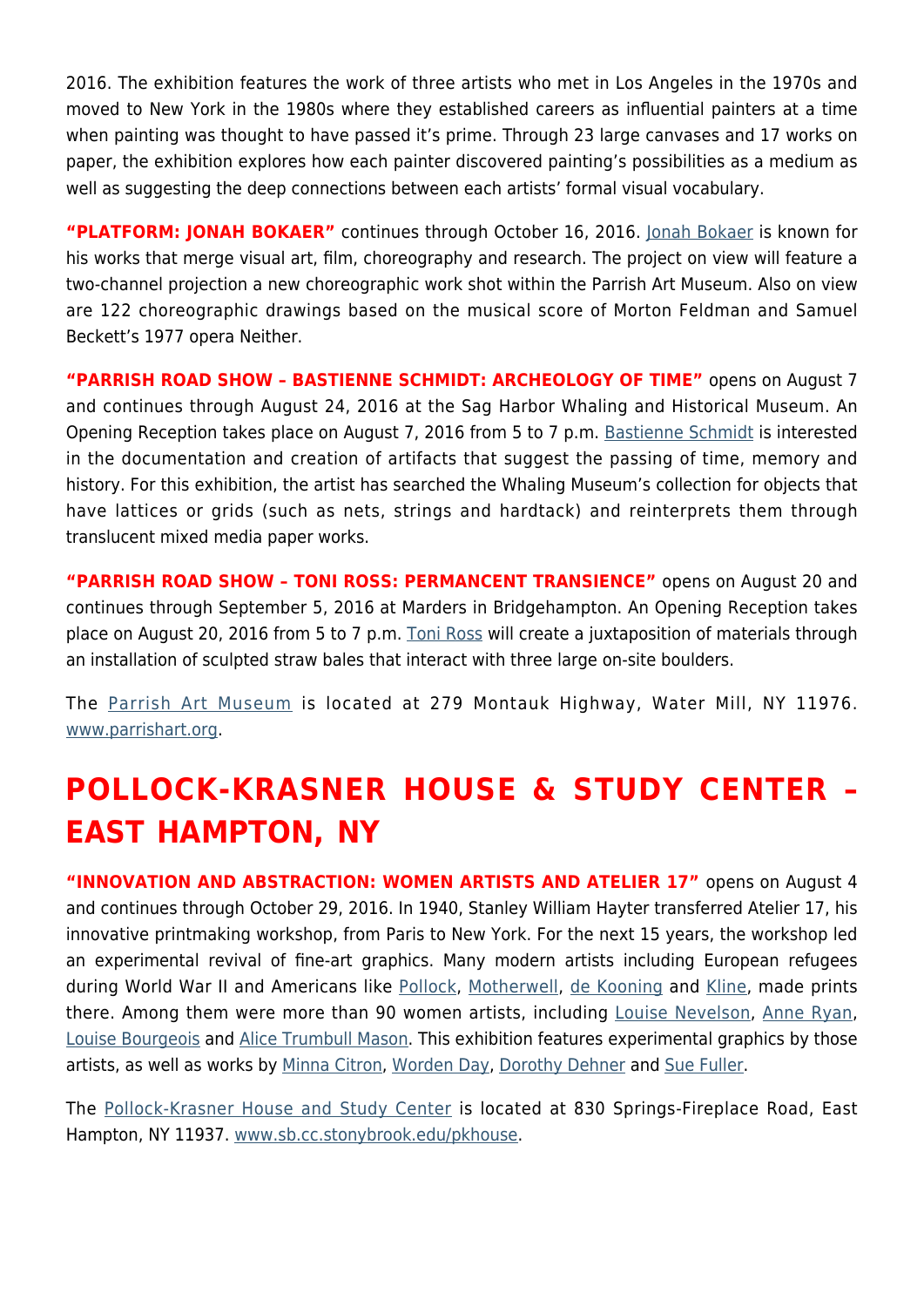# **SAG HARBOR WHALING & HISTORICAL MUSEUM – SAG HARBOR, NY**

**"MASTERS OF AMERICAN REALISM"** continues though August 4, 2016. The exhibition curated by Peter J. Marcelle, the exhibition features drawing, painting and sculpture by past and contemporary american realist artists.

**"PARRISH ROAD SHOW – BASTIENNE SCHMIDT: ARCHEOLOGY OF TIME"** opens on August 7 and continues through August 24, 2016 at the Sag Harbor Whaling and Historical Museum. An Opening Reception takes place on August 7, 2016 from 5 to 7 p.m. [Bastienne Schmidt](http://www.bastienneschmidt.com/) is interested in the documentation and creation of artifacts that suggest the passing of time, memory and history. For this exhibition, the artist has searched the Whaling Museum's collection for objects that have lattices or grids (such as nets, strings and hardtack) and reinterprets them through translucent mixed media paper works.

The [Sag Harbor Whaling and Historical Museum](https://hamptonsarthub.com/museum-guide/sag-harbor-whaling-museum/) is located at 200 Main Street, Sag Harbor, NY 11963. [www.sagharborwhalingmuseum.org](http://www.sagharborwhalingmuseum.org).

## **SOUTHAMPTON HISTORICAL MUSEUM & RESEARCH CENTER – SOUTHAMPTON, NY**

**"SOUTHAMPTON UNDER SIEGE: THE BRITISH OCCUPATION OF SOUTHAMPTON DURING THE REVOLUTIONARY WAR"** continues through December 31, 2016. The exhibition makes use of a timeline, maps, period rooms, artifacts, video, and a catalog to bring attention to the men, women, and children who lived in an isolated and occupied village from 1776 until the end of the revolutionary war.

**"BEACH LIGHT: PAINTINGS BY EILEEN DAWN SKRETCH"** continues through October 22, 2016. The exhibition features seaside paintings of the flat, open spaces of the East End by artist [Eileen](http://www.eileendawnskretch.com/) [Dawn Skretch](http://www.eileendawnskretch.com/).

The Southampton Historical Museum & Research Center's main campus is located at 17 Meeting House Lane, Southampton, NY 11968. [www.southamptonhistoricalmuseum.org](http://www.southamptonhistoricalmuseum.org).

### **SOUTHOLD HISTORICAL SOCIETY – SOUTHOLD, NY**

**"SCHOOL GIRLS & THEIR SAMPLERS"** continues through October 9, 2016. The exhibition tells the story of school girls in the past and showcases the needlework skills of women over the years.

The Southold Historical Society's Reichert Family Center and Cosden Price Gallery is located at 54127 Main Road, Southold, NY 11971. The Ann Currie-Bell House is located at 55200 Main Road, Southold, NY 11971. [www.southoldhistoricalsociety.org](http://www.southoldhistoricalsociety.org).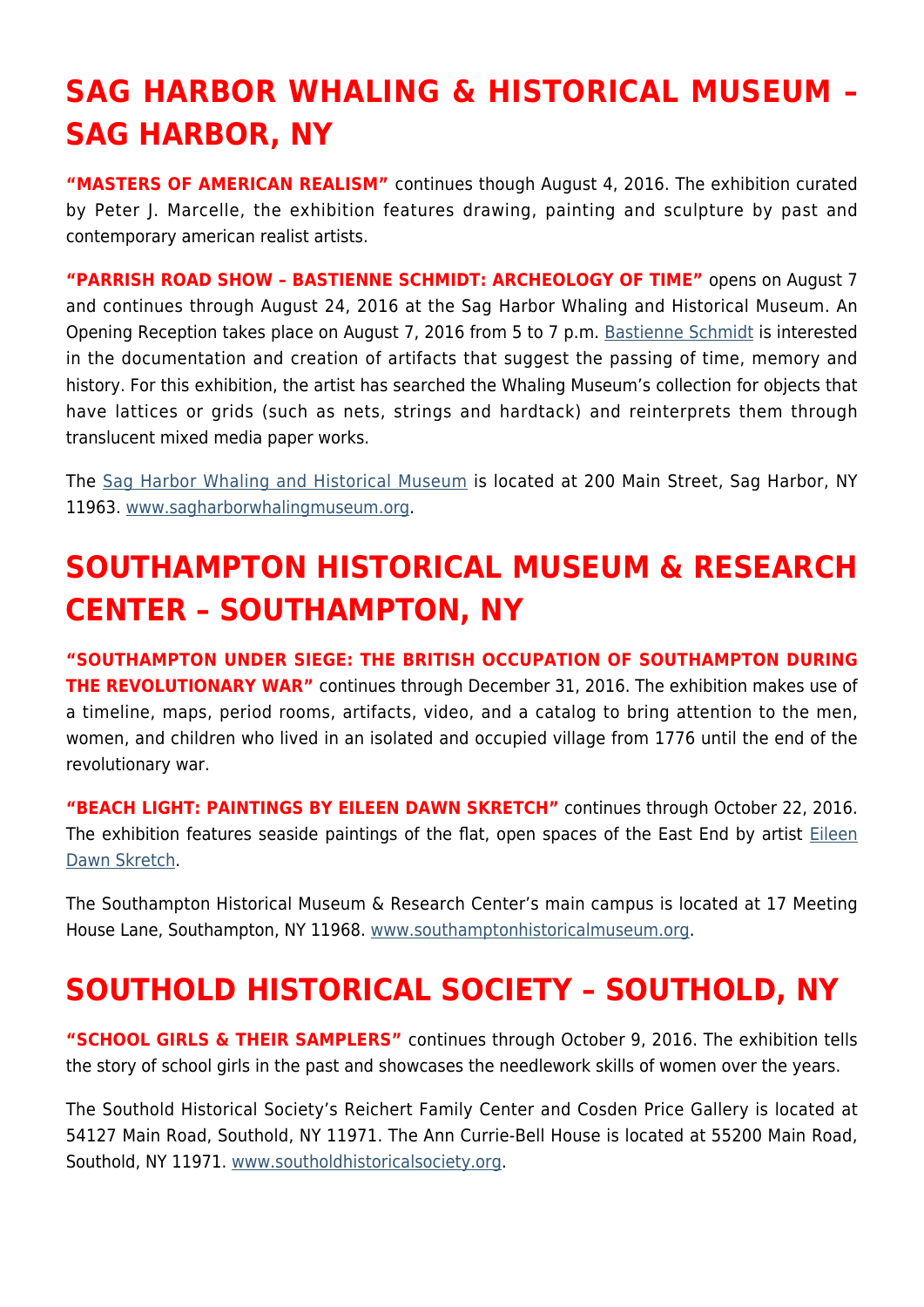# **SUFFOLK COUNTY HISTORICAL SOCIETY – RIVERHEAD, NY**

**"HISTORIC REFLECTIONS OF THE TEN TOWNS"** opens on August 27, 2016 and continues through the end of the year. An Opening Reception will be held on August 27 at noon. In celebration of the 130th anniversary of the Society (1886 – 2016), this exhibition will illustrate Suffolk County's ten towns in the decade of the society's founding.

**"FULLERTON'S LONG ISLAND: THE LURE OF THE LAND"** continues through December 23, 2016. The exhibition will feature over 70 large-sized historic photographs from the museum's Hal B. Fullerton Collection. Curated by Neil Scholl and Peter Dicke.

**"WHEN THE BROADBILL WAS KING ON GREAT SOUTH BAY"** continues through August 27, 2016. The exhibition highlights local families, maritime history, folk art, and bay ecology. Presented by the Long Island Decoy Collectors Assoc., the show will feature decoys, a scooter boat, a documentary, historic photos of the Great South Bay rigs, and artwork and photography by Steven Sanford.

**PERMANENT EXHBITIONS:** Six historical exhibitions culled from the SCHS collections. The Syliva Downs Staas Gallery presents paintings and furniture from the 18th – 20th centuries. Permanent exhibitions include "So Ends This Long Journey", "Early Suffolk Farm Life and The Rise of Crafts", "Early Suffolk Transport", "From Near and Far: Ceramics in Suffolk County Households, 1750-1870" and "Arms & Armament".

The Suffolk County Historical Society is located at 300 West Main St., Riverhead, NY 11901. [www.suffolkcountyhistoricalsociety.org.](http://www.suffolkcountyhistoricalsociety.org)

#### **WATER MILL MUSEUM – WATER MILL, NY**

 $\mathcal{L}_\text{max}$  , where  $\mathcal{L}_\text{max}$  and  $\mathcal{L}_\text{max}$  and  $\mathcal{L}_\text{max}$ 

 $\overline{\phantom{a}}$  , where  $\overline{\phantom{a}}$  , where  $\overline{\phantom{a}}$  , where  $\overline{\phantom{a}}$ 

**"THE EAST END PHOTOGRAPHERS GROUP – DECISIVE MOMENTS"** continues through August 14, 2016 in the Gallery. The exhibition showcases traditional, digital and alternative photographic processes. **RELATED:** "[East End Photographers Group Exhibition: "Decisive Moments""](https://hamptonsarthub.com/exhibition/east-end-photographers-group-exhibition-decisive-moments/)

**"THE 30th ANNUAL QUILT SHOW & SALE"** will be on view from August 19 to September 18, 2016. The show features American quilts with a range of designs.

The [Water Mill Museum](https://hamptonsarthub.com/museum-guide/water-mill-museum/) is located at 41 Old Mill Road, Water Mill, NY 11976. [www.watermillmuseum.org.](http://www.watermillmuseum.org)

**BASIC FACTS:** Museum Look, a round-up of art exhibitions at museums on Long Island, is published monthly at [HamptonsArtHub.com.](https://hamptonsarthub.com/) For a list of museums exhibiting art on Long Island, New York City and South Florida, visit our Museum Guide by clicking [here.](https://hamptonsarthub.com/museum-guide/hamptons/)